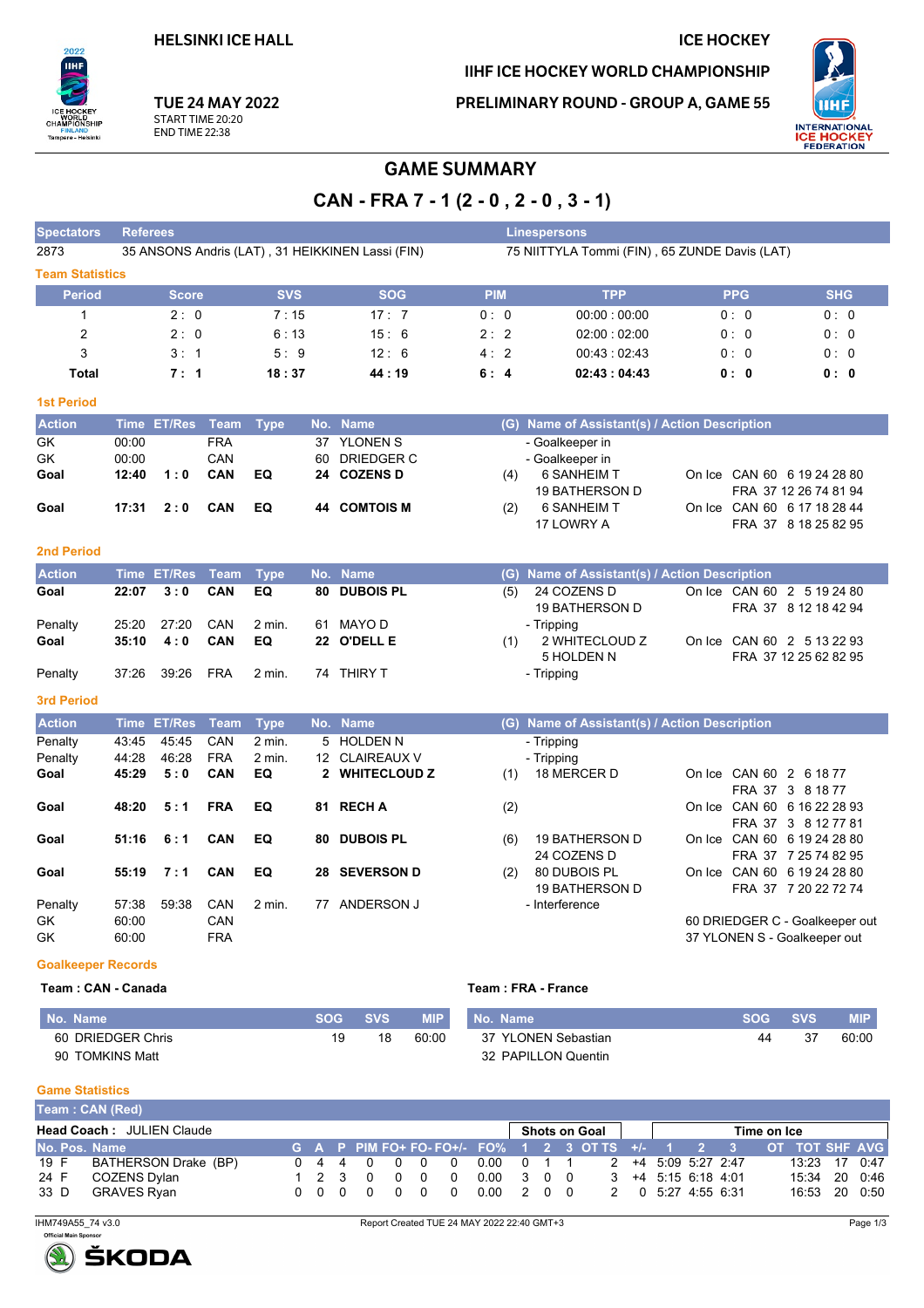#### **ICE HOCKEY**



## **TUE 24 MAY 2022**

START TIME 20:20<br>END TIME 22:38

## IIHF ICE HOCKEY WORLD CHAMPIONSHIP **PRELIMINARY ROUND - GROUP A, GAME 55**



| Head Coach: JULIEN Claude |                        |              |              |          |                |          |          |                   |          |                |                |          | Shots on Goal  |       | Time on Ice |                   |                |  |                |    |      |
|---------------------------|------------------------|--------------|--------------|----------|----------------|----------|----------|-------------------|----------|----------------|----------------|----------|----------------|-------|-------------|-------------------|----------------|--|----------------|----|------|
| No. Pos. Name             |                        | G.           | $\mathbf{A}$ | P.       |                |          |          | PIM FO+ FO- FO+/- | FO%      |                | 2 <sup>1</sup> |          | 3 OT TS        | $+/-$ |             | $\overline{2}$    | 3              |  | OT TOT SHF AVG |    |      |
| 72 D                      | CHABOT Thomas +C       | $\Omega$     | 0            | 0        | 0              | 0        | $\Omega$ | 0                 | 0.00     | 0              | $\Omega$       | 1        | 1              | 0     |             | 8:39 7:33         | 7:04           |  | 23:16          | 26 | 0:53 |
| 80 F                      | DUBOIS Pierre-Luc +A   | 2            |              | 3        | $\Omega$       | 11       | 3        | 8                 | 78.57    | $\Omega$       |                |          | $\overline{2}$ | $+4$  |             |                   | 4:44 5:36 3:02 |  | 13:22          | 17 | 0:47 |
| 6 D                       | <b>SANHEIM Travis</b>  | 0            | 2            | 2        | 0              | 0        | 0        | 0                 | 0.00     | 2              |                | 0        | 3              | $+4$  |             | 5:05 4:51 3:58    |                |  | 13:54          | 20 | 0:41 |
| 13 F                      | <b>BARZAL Matt</b>     | $\Omega$     | $\Omega$     | $\Omega$ | $\Omega$       | 8        | 8        | 0                 | 50.00    | $\Omega$       | $\Omega$       | $\Omega$ | 0              | $+1$  |             | 6:09 6:14 5:49    |                |  | 18:12          | 21 | 0:52 |
| 28 D                      | <b>SEVERSON Damon</b>  |              | 0            | 1        | 0              | 0        | $\Omega$ | 0                 | 0.00     | 0              |                |          |                | $+3$  |             | 4:32 5:57 3:13    |                |  | 13:42          | 17 | 0:48 |
| 34 F                      | <b>SILLINGER Cole</b>  | 0            | 0            | 0        | 0              | 4        | 0        |                   | 4 100.00 | 0              |                | 0        | 1              | 0     |             |                   | 5:37 4:19 5:47 |  | 15:43          | 18 | 0:52 |
| 77 F                      | ANDERSON Josh +A       | 0            | $\Omega$     | $\Omega$ | $\overline{2}$ | 0        | $\Omega$ | 0                 | 0.00     | 1              | 2              | $\Omega$ | 3              | $+1$  |             |                   | 5:39 5:10 5:00 |  | 15:49          | 19 | 0:49 |
| 2 D                       | <b>WHITECLOUD Zach</b> |              |              | 2        | 0              | 0        | 0        | 0                 | 0.00     |                |                | 3        | 5              | $+3$  |             | 6.01 4:31 5:46    |                |  | 16:18          | 18 | 0:54 |
| 5 D                       | <b>HOLDEN Nick</b>     | $\Omega$     |              | 1        | 2              | 0        | $\Omega$ | 0                 | 0.00     |                |                | 1        | 3              | $+2$  |             | 6:53 5:21 8:08    |                |  | 20:22          | 23 | 0:53 |
| 10 F                      | <b>ROY Nicolas</b>     | 0            | 0            | $\Omega$ | $\Omega$       |          | 6        |                   | 53.85    | 0              | 0              | 0        | 0              | 0     |             | 4:22 4:14 5:01    |                |  | 13:37          | 19 | 0:43 |
| 17 F                      | <b>LOWRY Adam</b>      | $\Omega$     | 1            | 1        | $\Omega$       | 0        | 4        | $-4$              | 0.00     | $\overline{2}$ | 0              | 0        | $\overline{2}$ | $+1$  |             | 4:09 4:00 5:32    |                |  | 13:41          | 19 | 0:43 |
| 44 F                      | <b>COMTOIS Max</b>     |              | $\Omega$     |          | $\Omega$       | $\Omega$ | $\Omega$ | 0                 | 0.00     | 1              | $\Omega$       |          | 2              | $+1$  |             |                   | 4:09 3:18 4:29 |  | 11:56          | 16 | 0:44 |
| 16 F                      | <b>GEEKIE Morgan</b>   | 0            | 0            | 0        | 0              | 10       | 6        | 4                 | 62.50    | 2              | 0              | 0        | 2              | $-1$  |             | 4 4 9 4 2 5 2 5 5 |                |  | 12:09          | 15 | 0:48 |
| 18 F                      | <b>MERCER Dawson</b>   | 0            |              | 1        | 0              | 1        | 0        |                   | 100.00   | 2              | 1              | 0        | 3              | $+2$  |             | 4.47 4:00 4:12    |                |  | 12:59          | 16 | 0.48 |
| 22 F                      | <b>O'DELL Eric</b>     |              | 0            |          | 0              | 0        | $\Omega$ | 0                 | 0.00     | 0              |                |          | 2              | 0     |             | $0:00$ 1:53 3:57  |                |  | 5:50           | 7  | 0:50 |
| 61 D                      | MAYO Dysin             | 0            | 0            | 0        | 2              | 0        | 0        | 0                 | 0.00     | 0              | 3              |          | 4              | 0     |             |                   | 3:26 4:48 4:18 |  | 12:32          | 16 | 0:47 |
| 93 F                      | <b>JOHNSON Kent</b>    | $\mathbf{0}$ | $\Omega$     | $\Omega$ | 0              | 0        | $\Omega$ | 0                 | 0.00     | 0              |                |          | 2              | 0     |             | 4:56 5:18 4:21    |                |  | 14:35          | 17 | 0:51 |
| 60 GK                     | <b>DRIEDGER Chris</b>  | 0            | $\mathbf 0$  | 0        | 0              |          |          |                   |          | 0              | 0              | 0        | 0              |       |             |                   |                |  |                |    |      |
| 90 GK                     | TOMKINS Matt           | 0            | 0            | 0        | 0              |          |          |                   |          | 0              | $\Omega$       | $\Omega$ | 0              |       |             |                   |                |  |                |    |      |
| <b>Total</b>              |                        |              | 13           | 20       | 6              | 41       | 27       |                   | 14 60.29 | 17             | 15 12          |          | 44             |       |             |                   |                |  |                |    |      |
|                           | Toam · FRA (White)     |              |              |          |                |          |          |                   |          |                |                |          |                |       |             |                   |                |  |                |    |      |

| Head Coach: BOZON Philippe |                             |          |   |   |             |    |          |                     |             |                | <b>Shots on Goal</b> |              |              |          |  | Time on Ice      |   |  |                |    |      |
|----------------------------|-----------------------------|----------|---|---|-------------|----|----------|---------------------|-------------|----------------|----------------------|--------------|--------------|----------|--|------------------|---|--|----------------|----|------|
| No. Pos. Name              |                             | G A      |   |   |             |    |          | P PIM FO+ FO- FO+/- | FO%         |                | 2 <sup>1</sup>       |              | 3 OT TS      | $+/-$    |  | $\overline{2}$   | 3 |  | OT TOT SHF AVG |    |      |
| 8 D                        | <b>GALLET Hugo</b>          | 0        | 0 | 0 | 0           | 0  | 0        | 0                   | 0.00        | 0              | $\Omega$             | $\Omega$     | 0            | $-2$     |  | 6:34 5:26 3:55   |   |  | 15:55          | 21 | 0:45 |
| 12 F                       | CLAIREAUX Valentin +A       | 0        | 0 | 0 | 2           | 9  | 10       | $-1$                | 47.37       | 0              | 0                    | $\Omega$     | 0            | $-2$     |  | 5:41 5:42 4:15   |   |  | 15:38          | 19 | 0:49 |
| 18 D                       | AUVITU Yohann +A            | 0        | 0 | 0 | 0           | 0  | $\Omega$ | 0                   | 0.00        |                |                      | 0            | 2            | $-3$     |  | 6.33 6.59 5.54   |   |  | 19:26          | 23 | 0:50 |
| 42 F                       | <b>TEXIER Alexandre</b>     | 0        | 0 | 0 | 0           | 0  | $\Omega$ | $\Omega$            | 0.00        | $\Omega$       | 0                    | 2            | 2            | $-1$     |  | 6.23 4.13 6.23   |   |  | 16:59          | 18 | 0:56 |
| 94 F                       | <b>BOZON Tim</b>            | 0        | 0 | 0 | $\Omega$    |    | 4        | -3                  | 20.00       | $\mathbf{1}$   | 0                    | $\Omega$     | $\mathbf{1}$ | $-2$     |  | 6:38 4:25 6:17   |   |  | 17:20          | 19 | 0:54 |
| 3 F                        | <b>BERTRAND Charles</b>     | 0        | 0 | 0 | 0           | 8  | 10       | $-2$                | 44.44       |                | 0                    | $\mathbf{0}$ |              | $\Omega$ |  | 5:13 4:45 5:10   |   |  | 15:08          | 19 | 0:47 |
| 6 D                        | <b>LLORCA Vincent</b>       | $\Omega$ | 0 | 0 | 0           | 0  | 0        | $\Omega$            | 0.00        | 0              | 0                    | $\Omega$     | 0            | 0        |  | 6:25 2:36 5:25   |   |  | 14:26          | 20 | 0:43 |
| 62 D                       | <b>CHAKIACHVILI Florian</b> | 0        | 0 | 0 | 0           | 0  | 0        | $\Omega$            | 0.00        | 0              | $\Omega$             | $\mathbf{0}$ | 0            | -1       |  | 5:37 4:48 3:57   |   |  | 14:22          | 23 | 0:37 |
| 77 F                       | TREILLE Sacha +C            | 0        | 0 | 0 | 0           | 0  | 0        | $\Omega$            | 0.00        | 0              | 0                    |              | 1            | 0        |  | 4:55 5:25 6:48   |   |  | 17:08          | 21 | 0:48 |
| 81 F                       | RECH Anthony (BP)           |          | 0 |   | $\Omega$    | 0  |          | $-1$                | 0.00        | $\mathbf{1}$   | $\Omega$             |              | 2            | 0        |  | 5:21 5:35 4:53   |   |  | 15:49          | 19 | 0:49 |
| 7 D                        | <b>CRINON Pierre</b>        | 0        | 0 | 0 | 0           | 0  | 0        | 0                   | 0.00        | 0              |                      | $\mathbf{0}$ |              | -2       |  | 5:25 7:13 4:40   |   |  | 17:18          | 20 | 0:51 |
| 25 F                       | <b>RITZ Nicolas</b>         | $\Omega$ | 0 | 0 | 0           | 5  | 8        | $-3$                | 38.46       | $\mathbf{1}$   | $\Omega$             | $\mathbf{0}$ | 1            | $-3$     |  | 3:28 4:14 4:45   |   |  | 12:27          | 18 | 0:41 |
| 74 D                       | <b>THIRY Thomas</b>         | 0        | 0 | 0 | 2           | 0  | 0        | $\Omega$            | 0.00        | 0              | 0                    | $\mathbf{0}$ | 0            | $-3$     |  | $3:59$ 4:53 5:17 |   |  | 14:09          | 16 | 0:53 |
| 82 F                       | <b>FABRE Dylan</b>          | 0        | 0 | 0 | $\Omega$    | 0  | 1        | $-1$                | 0.00        | $\overline{2}$ | 1                    |              | 4            | -3       |  | 3:42 4:09 4:50   |   |  | 12:41          | 19 | 0:40 |
| 95 F                       | <b>BOZON Kevin</b>          | 0        | 0 | 0 | $\Omega$    | 0  | $\Omega$ | $\Omega$            | 0.00        | $\Omega$       | $\Omega$             |              | $\mathbf{1}$ | -3       |  | 4:05 4:54 4:43   |   |  | 13:42          | 18 | 0:45 |
| 5 D                        | <b>GUEBEY Enzo</b>          | 0        | 0 | 0 | 0           | 0  | 0        | 0                   | 0.00        | 0              | 0                    | $\mathbf{0}$ | 0            | $\Omega$ |  | 3.42 4.30 4.09   |   |  | 12:21          | 15 | 0:49 |
| 20 F                       | <b>COLOTTI Fabien</b>       | 0        | 0 | 0 | 0           | 4  | 7        | $-3$                | 36.36       | 0              | 0                    | 0            | 0            | $-1$     |  | 5:32 5:35 3:13   |   |  | 14:20          | 17 | 0:50 |
| 22 F                       | <b>LECLERC Guillaume</b>    | 0        | 0 | 0 | $\mathbf 0$ | 0  | 0        | 0                   | 0.00        | 0              | 3                    | $\mathbf{0}$ | 3            | -1       |  | 4:30 5:18 4:49   |   |  | 14:37          | 18 | 0:48 |
| 26 D                       | <b>BAULT Romain</b>         | 0        | 0 | 0 | 0           | 0  | 0        | 0                   | 0.00        | 0              | 0                    | $\Omega$     | 0            | $-1$     |  | 1:47 1:47 4:14   |   |  | 7:48           | 12 | 0:39 |
| 72 F                       | <b>PERRET Jordann</b>       | 0        | 0 | 0 | $\Omega$    | 0  | 0        | 0                   | 0.00        | $\Omega$       | 0                    | $\Omega$     | 0            | $-1$     |  | 4:17 5:23 4:09   |   |  | 13:49          | 18 | 0:46 |
| 32 GK                      | <b>PAPILLON Quentin</b>     | 0        | 0 | 0 | 0           |    |          |                     |             | 0              | 0                    | $\Omega$     | 0            |          |  |                  |   |  |                |    |      |
| 37 GK                      | <b>YLONEN Sebastian</b>     | 0        | 0 | 0 | 0           |    |          |                     |             | 0              | 0                    | $\mathbf{0}$ | 0            |          |  |                  |   |  |                |    |      |
| Total                      |                             | 1        | 0 | 1 | 4           | 27 | 41       |                     | $-14$ 39.71 |                | 6                    | 6            | 19           |          |  |                  |   |  |                |    |      |